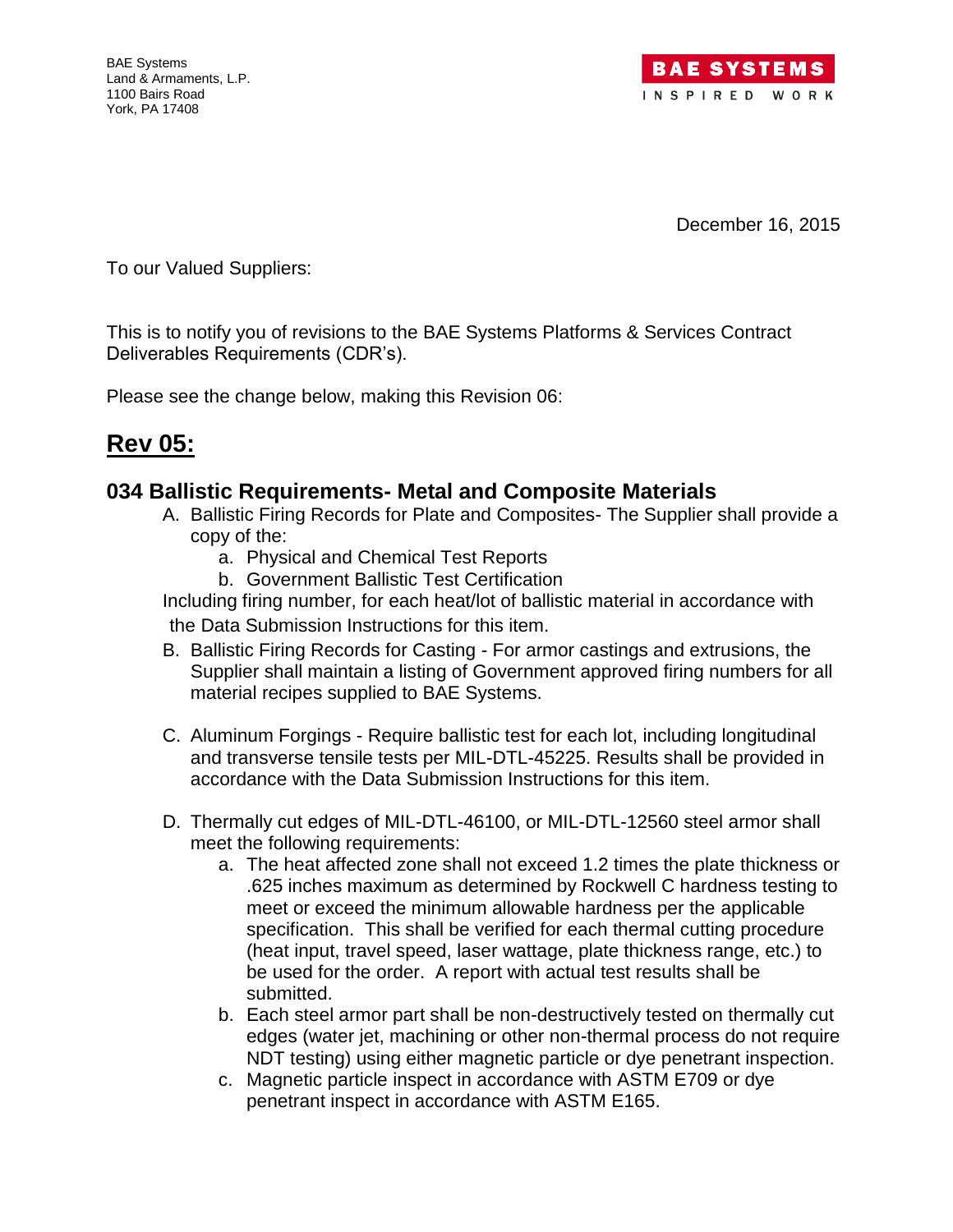- d. In any four inches of edge length, linear indication length shall not exceed twice the plate thickness. Multiple linear indications shall not exceed twice the plate thickness when their lengths are summed. No more than ten indications in any four inch length are permitted.
- e. Linear indications may be reworked by grinding or machining within the feature limits of size, and reinspected.
- f. Reduced inspection may be permitted upon demonstration of no rejectable defects for a continuous period of time with approval of BAE Supplier Quality to AQL 1.0 to the C=0 sampling plan
- E. Non Destructive Inspection (NDI) documentation shall be provided in accordance with the Data Submission Instructions for this item.

# **Rev 06:**

## **034 Ballistic Requirements- Metal and Composite Materials**

FIRING RECORDS (Plate and Composite):

The Supplier shall provide a copy of the:

- Physical and Chemical Test Reports
- Government Ballistic Test Certification, including firing number for each heat/lot of ballistic material. Results shall be submitted in accordance with the Data Submission Instructions for this item.

FIRING RECORDS (CASTING):

 For armor castings and extrusions, the Supplier shall maintain a listing of Government approved firing numbers for all material recipes supplied to BAE Systems. Results shall be submitted in accordance with the Data Submission Instructions for this item.

FIRING RECORDS (ALUMINIM FORGINGS):

 Require ballistic test for each log, including longitudinal and transverse tensile tests per MIL-DTL-45225. Results shall be submitted in accordance with the Data Submission Instructions for this item.

### MIL-DTL-46100/12560 STEEL ARMOR THERMALLY CUT EDGES:

Shall meet the following:

#### PROCEDURE:

Supplier shall have a written and controlled Procedure for cutting steel armor.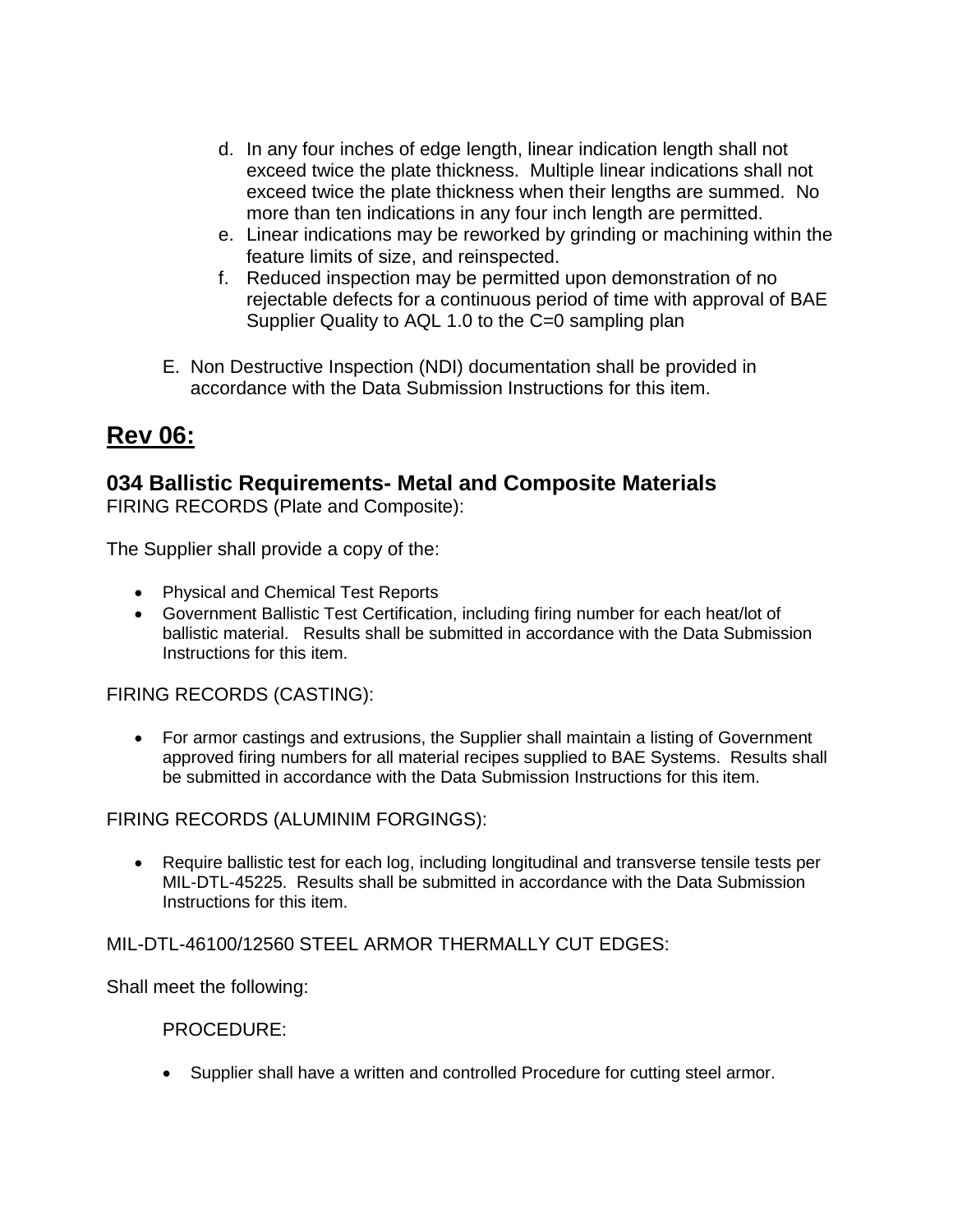- The Procedure shall be a range of cutting parameters (similar to a Weld Procedure) including:
	- $\circ$  Thickness range, energy level (laser wattage, plasma parameters, etc.), and travel speed.
	- $\circ$  Samples shall be made from each range to qualify the Procedure and test for: - Heat affected zone (hardness traverse)
		- Edge cracking (Magnetic Particle or Liquid Penetrant Inspection)

#### PROCESS INSPECTION:

- Visual Inspection Per ASNT Level I (minimum) Frequency = 100%
- Non-destructive test frequency (based on 12369234)
- ANSI/ASQ Z 1.4 Inspection Level II, AQL 2.5%
	- $\circ$  i.e. For Lot = 50, Inspection Level D = 5 samples inspected
	- o If rejectable indication is found, institute 100% inspection of subject lot.

• Inspection SHALL be performed in accordance with ASTM E1417 (Liquid Penetrant) or ASTM E1444

(Magnetic Particle).

• Inspection Personnel shall be a minimum of ASNT Level I or II.

#### DEFINITION:

Lot – Shall mean "inspection lot" or "inspection batch" of parts of the same material, the same thickness and processed continuously under one Procedure. Example – Supplier A cuts 10 Part Numbers, with different quantities, all from the same thickness of high hardness armor. If they are processed (cut) in a constant continuous process, then the collection of parts can be inspected as one Lot.

#### RESULTS:

Non-Destructive Inspection documentation shall be provided in accordance with the Data Submission instructions for this item.

## **Rev 05:**

## **006 Government Source Surveillance/Inspection (GSS/GSI)**

Government surveillance/inspection is required prior to shipment from your plant and **cannot be waived** by BAE Systems. Unauthorized shipment of product without Government Source Surveillance may result in rejection and subsequent return at the Supplier's cost, and withholding of your invoice payment. GSS shall not replace Supplier inspection nor relieve the Supplier of its responsibility to meet all requirements of the purchasing agreement.